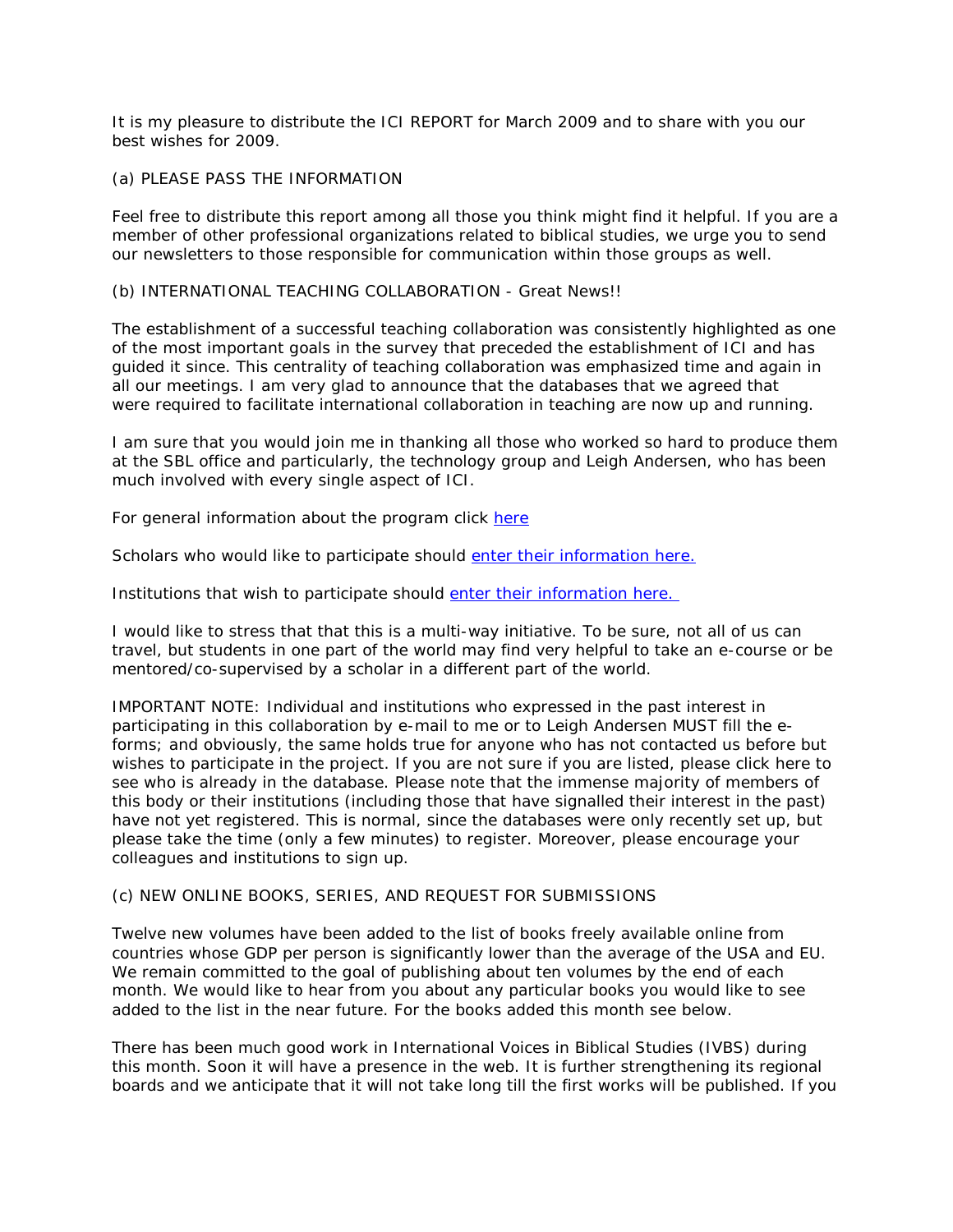have or know of someone who has a manuscript that might be appropriate for publication in please contact Louis Jonker [\(lcj@sun.ac.za\)](mailto:lcj@sun.ac.za) or Monica Melanchthon [\(monixm@gmail.com\)](mailto:monixm@gmail.com)

If you have or know of someone who has a manuscript that might be appropriate for publication in Ancient Near East Monograph Series/Monografias Sobre el Antiguo Cercano Oriente (ANEM/MACO), please contact Roxana Flammini [\(roxflamm@yahoo.com.ar\)](mailto:roxflamm@yahoo.com.ar) or Billie Jean Collins [\(billie.collins@sbl-site.org\)](mailto:billie.collins@sbl-site.org) or myself [\(ehud.ben.zvi@ualberta.ca\)](mailto:ehud.ben.zvi@ualberta.ca).

# (d) CALENDAR OF EVENTS

Please send Sharon Johnson [\(sharon.johnson@sbl-site.org\)](mailto:sharon.johnson@sbl-site.org) any information about national, regional or local scholarly conferences, so we may develop a central place in the web where anyone can learn what is going around in terms of research.

### (e) MEMBERSHIP

Please encourage your colleagues and graduate students to join the Society and to contribute to shaping its future. Students from countries whose GDP per person is significantly lower than the average of the USA and EU (i.e., most of the world)have to pay only US \$ 10 and scholars from the same countries only US \$ 15 to become full members. Anyone who wish to become a member and for whom this amount represents undue hardship is encouraged to contact Leigh.

# (f) LIST OF NEWLY ADDED BOOKS

(1) De Groot, Christiana and Marion Ann Taylor, eds. Recovering Nineteenth-Century Women Interpreters of the Bible. Symposium 38. Atlanta, Society of Biblical Literature, 2007.

Women have been thoughtful readers and interpreters of scripture throughout the ages, yet the standard history of biblical interpretation includes few women's voices. To introduce readers to this untapped source for the history of biblical interpretation, this volume analyzes forgotten works from the nineteenth century written by women—including Christina Rossetti, Florence Nightingale, and Harriet Beecher Stowe, among others—from various faith backgrounds, countries, and social classes engaging contemporary biblical scholarship. Due to their exclusion from the academy, women's interpretive writings addressed primarily a nonscholarly audience and were written in a variety of genres: novels and poetry, catechisms, manuals for Bible study, and commentaries on the books of the Bible. To recover these nineteenth-century women interpreters of the Bible, each essay in this volume locates a female author in her historical, ecclesiastical, and interpretive context, focusing on particular biblical passages to clarify an author's contributions as well as to explore how her reading of the text was shaped by her experience as a woman. The contributors are Amanda Benckhuysen, Elizabeth Davis, Christiana de Groot, Rebecca G. S. Idestrom, Donna Kerfoot, Bernon P. Lee, Marion Taylor, Heather Weir, and Lissa M. Wray Beal.

(2) Harris, Robert A. Discerning Parallelism: A Study in Northern French Medieval Jewish Biblical Exegesis. Brown Judaic Studies 341. Providence, Brown Judaic Studies, 2005.

Parallelism is generally considered the "marker" dividing prose and poetry in ancient Semitic literature, including the Bible. Through their exposure to Judeo-Islamic scholarship certain Sephardic medieval thinkers came to understand this principle. Harris counters the general assumption that the northern French commentators (the so-called "School of Rashi") didn't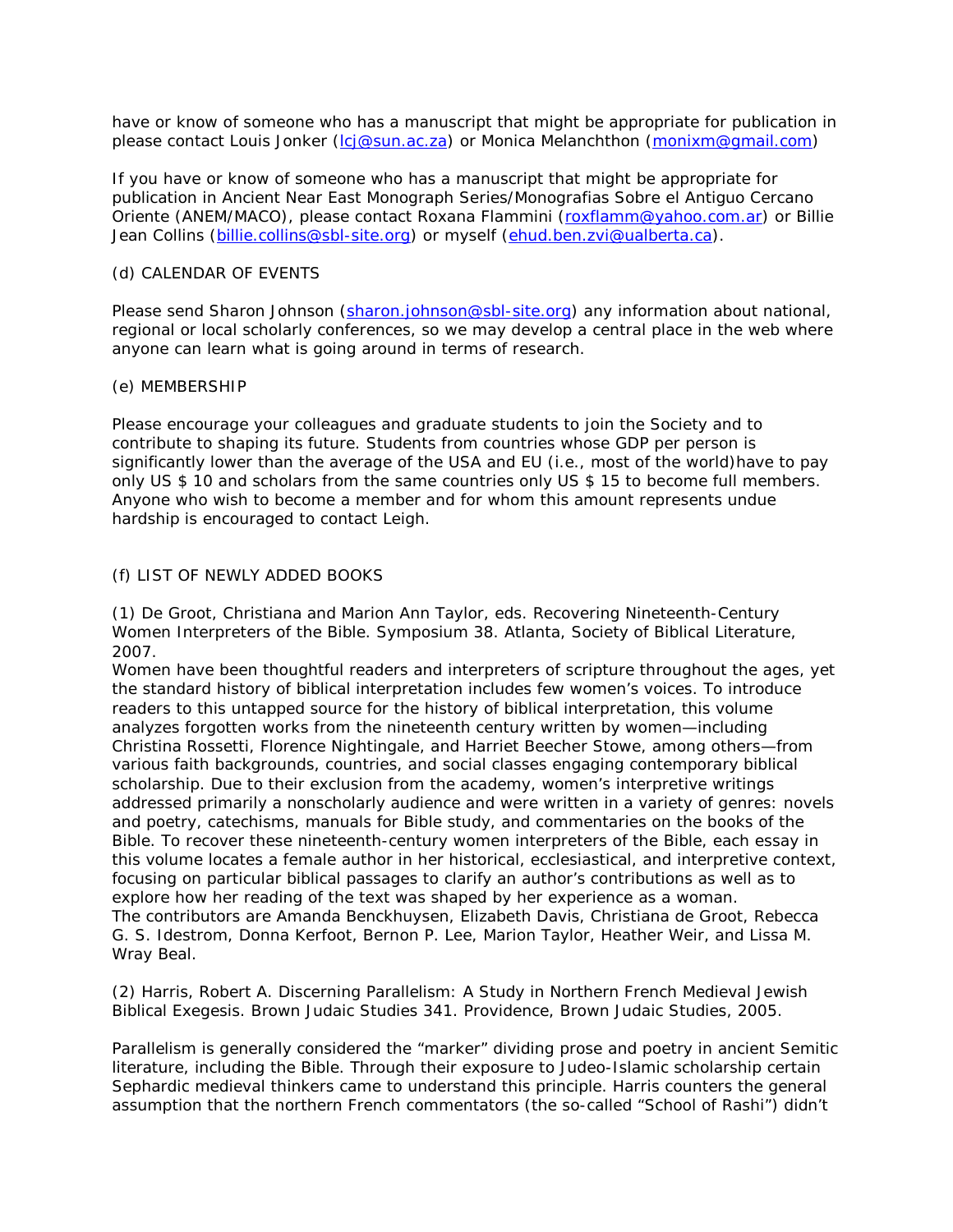understand parallelism in biblical composition. The assumption is based on the French commentators' immersion in the midrashic literature of rabbinic Judaism, which did not recognize parallelism, instead understanding each and every word of the Hebrew Bible as containing an aspect of the divine message in its own right. Moreover, unlike the exegetes and grammarians of the Judeo-Islamic world, the northern French scholars did not compose treatises on poetics. The book closely examines the extant biblical commentaries of the northern French exegetes. All citations of rabbinic literature are presented both in the original Hebrew and the author's English translations. The book is addressed not only to those scholars interested in the history of biblical interpretation, but with its close literary readings of biblical and rabbinic texts also appeals to those interested in synchronic understanding of the Bible.

(3) Helmer, Christine, ed., with the assistance of Charlene T. Higbe. The Multivalence of Biblical Texts and Theological Meanings. Symposium 37. Atlanta, Society of Biblical Literature, 2006.

This important interdisciplinary collection asks how the same biblical texts, shared across Jewish and Christian traditions, can be interpreted for different theological reasons and to different theological ends. Each article takes a sustained look at the intimate relation between features of particular texts and the generation of theological meanings, tracking in each case how different meanings are made or found in the same texts and where meanings diverge in different theologies. The book applies the most current historical and literary strategies of biblical interpretation to study the multivalence constitutive of texts and theologies. The contributors are John Barton, David Carr, Stephen T. Davis, Christian A. Eberhart, Lincoln E. Galloway, Gary Gilbert, Christine Helmer, Kevin Mongrain, Bernd Oberdorfer, and C. R. Seitz.

(4) Hill, Robert C., trans. Theodoret of Cyrus: Commentary on Daniel. Writings from the Greco-Roman World 7. Atlanta, Society of Biblical Literature, 2006.

Early Christians were fed by their pastors a solidly scriptural diet from both the Old and the New Testaments. The commentary on Daniel by Theodoret, a member of the school of Antioch and fifth-century bishop of Cyrus, illustrates the typically Antiochene approach to biblical texts and shows the commentator posing key questions such as, What is prophecy? or What does a prophet do? While demonstrating the moderation for which his approach to the Bible became proverbial, Theodoret here instructs his readers to see in the dreams and visions of Daniel the pattern of prediction and fulfillment that guarantees for an Antiochene the authenticity of true prophecy. This commentary, with Greek text and English translation on facing pages, will be valuable to biblical and patristic scholars, theologians, and church historians.

(5) Hurtado, Larry W., ed. The Freer Biblical Manuscripst: Fresh Studies of an American Treasure Trove. Text-Critical Studies 6. Atlanta, Society of Biblical Literature, 2006.

The six biblical manuscripts that reside in the Freer Gallery of Art in Washington DC are historically significant artifacts for tracing the early history of the transmission of the writings that make up the New Testament and the Septuagint. The manuscripts, all purchased in Egypt at the beginning of the twentieth century by Charles Freer, date to the third through fifth centuries and include codices of the four Gospels, Deuteronomy and Joshua, the Psalms, and the Pauline Epistles, as well as a Coptic codex of the Psalms and a papyrus codex of the Minor Prophets, which, until the discovery of the Dead Sea Scrolls,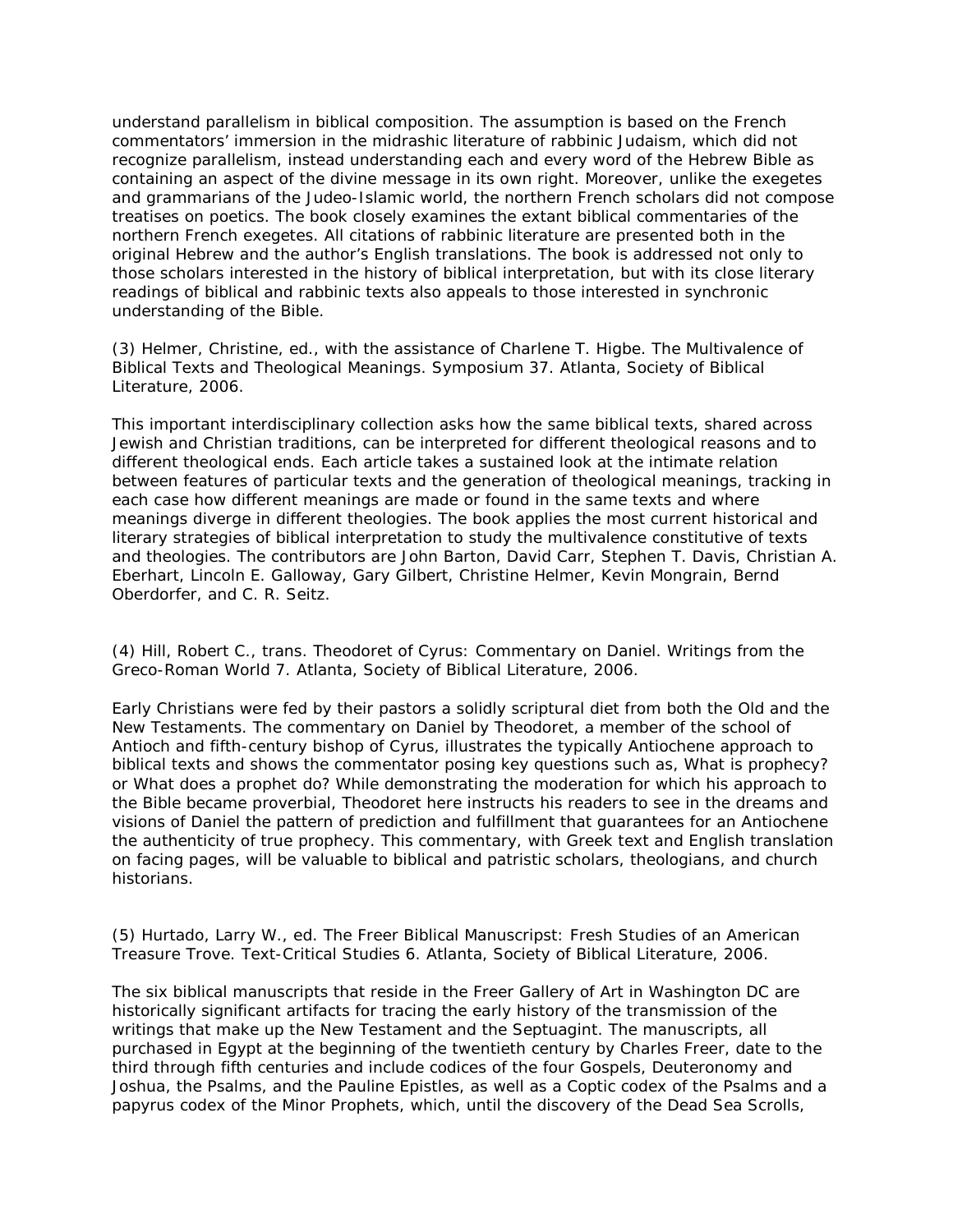was the earliest Greek manuscript of the Minor Prophets known. The ten essays in this volume are a notable collection of fresh scholarship with long-term value for the study of what is a small but highly valuable treasure trove of biblical manuscripts. The contributors are Malcolm Choat, Kent D. Clarke, Kristin De Troyer, Timothy J. Finney, Dennis Haugh, Larry W. Hurtado, J. Bruce Prior, Jean-François Racine, James R. Royse, Ulrich Schmid, and Thomas A. Wayment.

(6) Maclean, Jennifer K. Berenson and Ellen Bradshaw Aitken, trans. Flavius Philostratus: Heroikos. Writings from the Greco-Roman World 1. Atlanta, Society of Biblical Literature, 2001.

Philostratus's Heroikos, available here in English for the first time, is a fictional dialogue set at the tomb of Protesilaos, the first hero to die in the Trojan War. Returning to life, Protesilaos reveals his insights about Homer, the Trojan War, its heroes, and their cults. The author of the Life of Apollonius of Tyana here molds heroic traditions to promote for his own day a renewed Greek cultural and religious outlook, providing fresh material for comparing the construction of cultural identity by various groups—including the early Christians—in the Roman Empire and Late Antiquity. In their introduction and notes, Maclean and Aitken, trained in the classics and early Christianity, discuss how issues of authority, revealed knowledge, religious practice, and gender were treated in this early-third-century C.E. text. With Greek text and English translation on facing pages, an extensive glossary and maps, this volume offers an insightful introduction to the Heroikos for both scholars and students.

(7) Runia, David T. and Gregory E. Sterling, eds. The Studia Philonica Annual XIX, 2007. Atlanta, Society of Biblical Literature, 2007.

The Studia Philonica Annual is a scholarly journal devoted to furthering the study of Hellenistic Judaism, and in particular the writings and thought of the Hellenistic-Jewish writer Philo of Alexandria (circa 15 B.C.E. to circa 50 C.E.).

Articles

Joan E. Taylor, Philo of Alexandria on the Essenes: A Case Study on the Use of Classical Sources in Discussions of the Qumran-Essene Hypothesis

Lucia Saudelli, La hodos anô kai katô d'Héraclite (Fragment 22 B 60 DK/33 M) dans le De Aeternitate Mundi de Philon d'Alexandrie

Andrew Dinan, The Mystery of Play: Clement of Alexandria's Appropriation of Philo in the Paedagogus (1.5.21.3–22.1)

Special Section: Philo and the Dead Sea Scrolls

John J. Collins, Introduction

Florentino García Martínez, Divine Sonship at Qumran and in Philo

Hindy Najman, Philosophical Contemplation and Revelatory Inspiration in Ancient Judean **Traditions** 

Katell Berthelot, Zeal for God and Divine Law in Philo and the Dead Sea Scrolls Loren T. Stuckenbruck, To What Extent Did Philo's Treatment of Enoch and the Giants Presuppose a Knowledge of the Enochic and Other Sources Preserved in the Dead Sea Scrolls?

(8) Starbuck, Scott R. A. Court Oracles in the Psalms: The So-Called Royal Psalms in their Ancient Near Eastern Context. Dissertation Series 172. Atlanta, Scholars Press for the Society of Biblical Literature, 1999.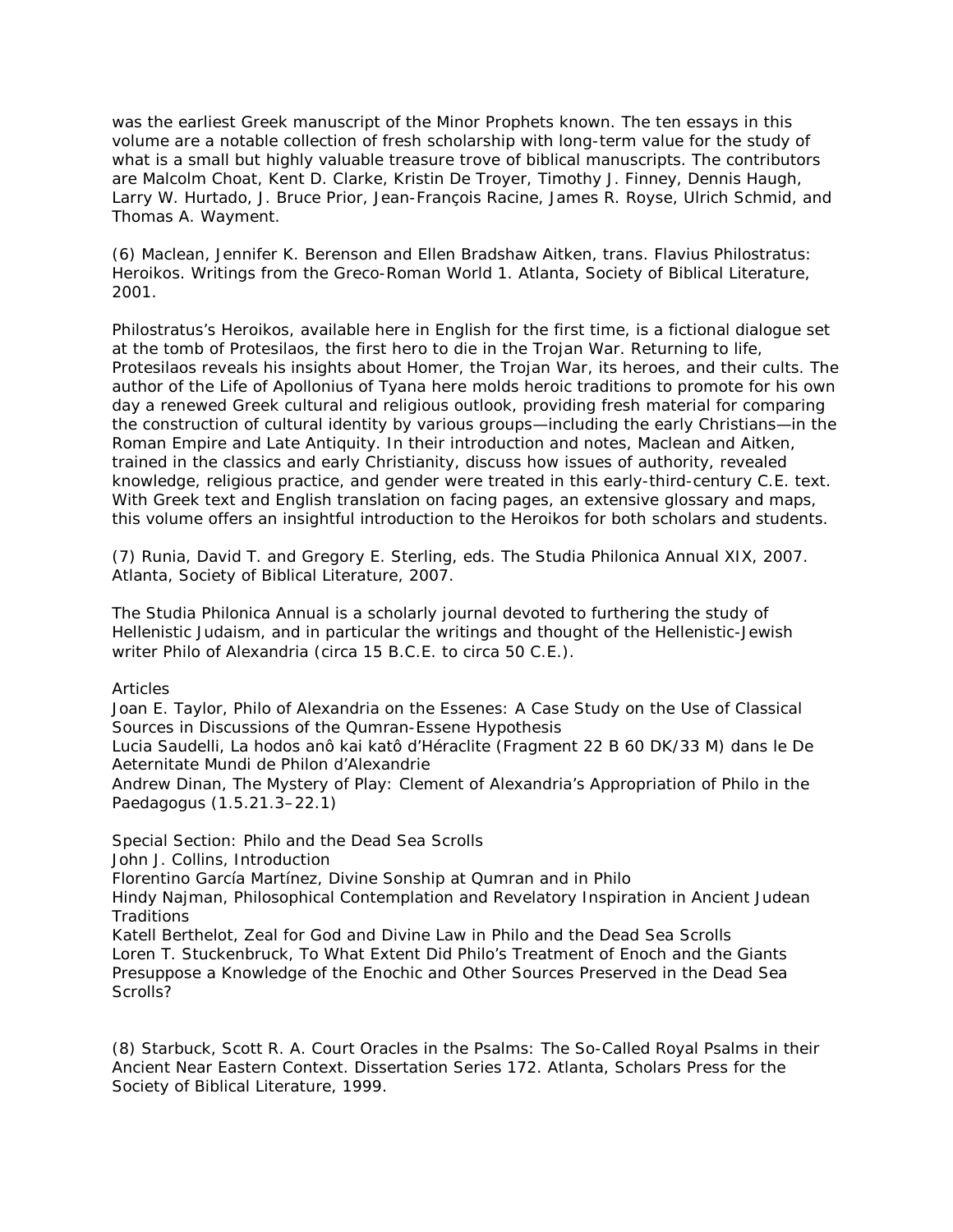Since the pioneering work of Hermann Gunkel, scholars have generally viewed the royal psalms of the Hebrew Bible to be analogous to royal hymns and prayers found throughout the ancient Near East. This important study demonstrates that the biblical royal psalms are in fact unique when compared to other royal epigraphic remains since they never include personal or regnal names. This deceptively simple but key observation demands a reassessment of the canonical purposes and tradition histories of the royal psalms, and in particular, their royal oracles. Starbuck argues that these royal oracles were recontextualized in order to democratize the essential elements of royal theology for all of Israel.

(9) Strudwick, Nigel C. Texts from the Pyramid Age. Writings from the Ancient World 16. Atlanta, Society of Biblical Literature, 2005.

Ancient Egypt is well known for its towering monuments and magnificent statuary, but other aspects of its civilization are less well known, especially its written texts. Now Texts from the Pyramid Age provides ready access to new translations of a representative selection of texts ranging from the historically significant to the repetitive formulae of the tomb inscriptions from Old Kingdom Egypt (ca. 2700–2170 B.C.). These royal and private inscriptions, coming from both the secular and religious milieus and from all kinds of physical contexts, not only shed light on the administration, foreign expeditions, and funerary beliefs of the period but also bring to life the Egyptians themselves, revealing how they saw the world and how they wanted the world to see them. Strudwick's helpful introduction to the history and literature of this seminal period provides important background for reading and understanding these historical texts. Like other volumes in the SBL's Writings from the Ancient World series, this work will soon become a standard with students and scholars alike.

(10) Udoh, Fabian E. To Caesar What Is Caesar's: Tribute, Taxes, and Imperial Administration in Early Roman Palestine (63 B.C.E.–70 C.E.). Brown Judaic Studies 343. Providence, Brown Judaic Studies, 2006.

This book is the first detailed and comprehensive study of taxation in Jewish Palestine in the Early Roman period, from the conquest of the Jewish state by Pompey in 63 B.C.E. to the fall of Jerusalem in 70 C.E. Rather than constructing theoretical models of the economic conditions of Palestine, this study is based on a historical analysis of the extant sources. Judea's systems of taxation depended on the politics of its relationship with Rome and its magistrates. This work clarifies the problem of taxation and the role that economic factors might have played both in the rise of early Christianity and in the Revolt of 66 C.E. By situating Judea within its wider context within the Roman empire, this study also contributes more generally to our understanding of Roman provincial administration.

(11) Watson, Duane F., ed. The Intertexture of Apocalyptic Discourse in the New Testament. Symposium Series 14. Atlanta, Society of Biblical Literature, 2002.

The essays in this volume identify apocalyptic discourse in the New Testament and examine its intertexture, that is, what the apocalyptic discourse represents, refers to, and uses of phenomena outside itself. Intertexture includes references in the Hebrew Bible, intertestamental texts, and Greco-Roman literature, as well as related social and cultural phenomena. Contributors identify the biblical writer's selection and use of the intertextural references in argumentative strategies in apocalyptic discourse. They identify topics and argumentation that might be distinctive to apocalyptic discourse, refining the definition of the apocalyptic genre and determining more precisely the social and cultural placement of early Christianity. This volume arises out of a special session of the Rhetoric and the New